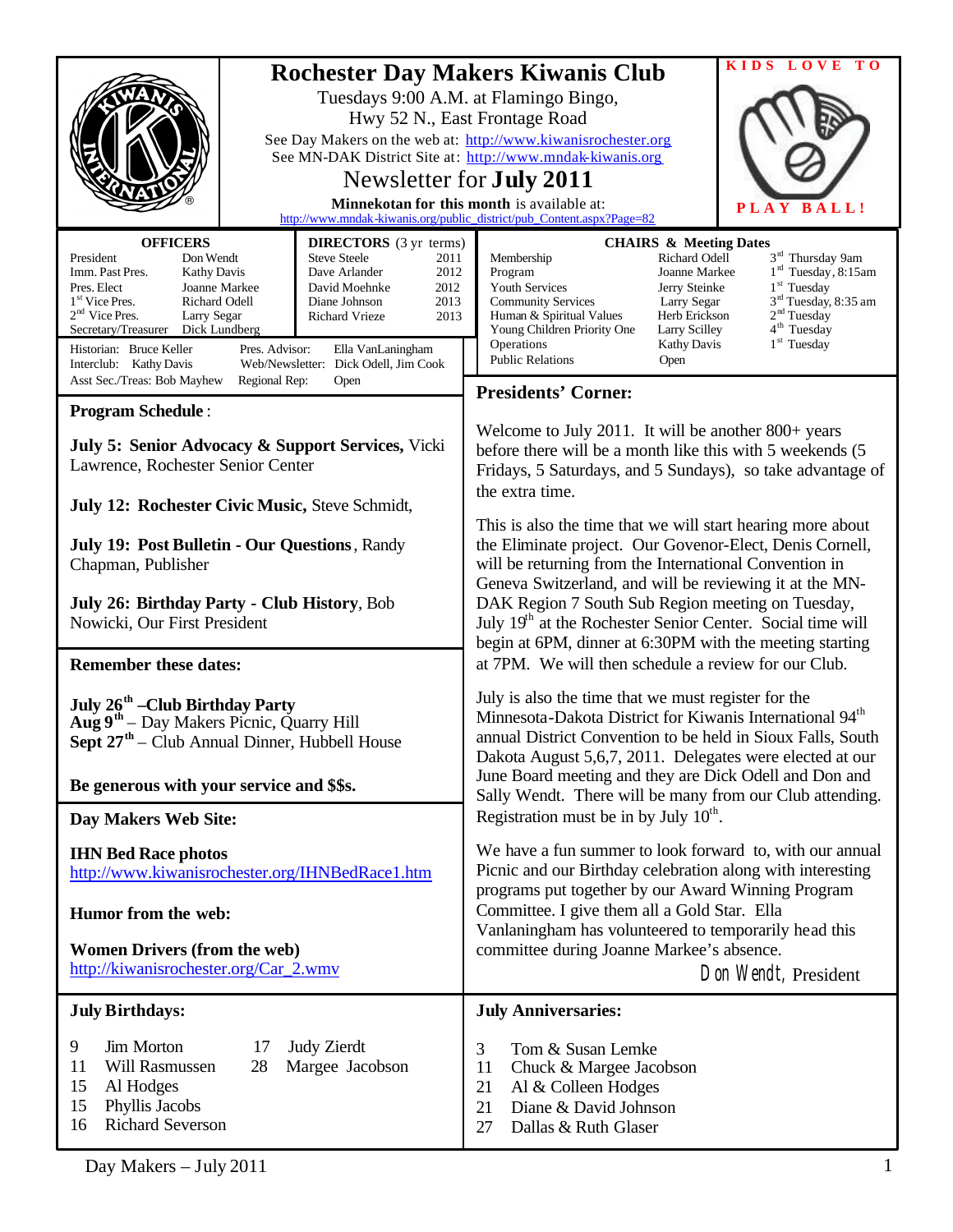| <b>Secretary/Treasurer's Report - June 2011</b>                                                                                                                                                                                                                                                                                       | <b>Committee Reports: (Continued)</b>                                                                                                                                                                                                                                                                                                                                                                                                  |
|---------------------------------------------------------------------------------------------------------------------------------------------------------------------------------------------------------------------------------------------------------------------------------------------------------------------------------------|----------------------------------------------------------------------------------------------------------------------------------------------------------------------------------------------------------------------------------------------------------------------------------------------------------------------------------------------------------------------------------------------------------------------------------------|
| <b>Bank Balance 5/31/11:</b><br>\$12,909.26<br>\$10,884.85<br><b>Administrative Account:</b><br>2,343.82<br>Service Account:<br>\$<br>\$<br>Hockey/YCPO:<br>$-293.06$<br>\$<br>82.65<br><b>Bike Repair:</b><br>$-109.00$<br>K-Family<br>Day Makers on leave: Judy Lien, Joanne Markee<br>May Service Hour Statistics: 747 hours by 49 | Program-Programs are scheduled through July. The<br>club's birthday party will be celebrated at the July $26th$<br>meeting. The annual club picnic will be held August 9 <sup>th</sup> at<br>Quarry Hill Park. The annual dinner meeting will be held<br>the evening of September 27 <sup>th</sup> at the Hubbell House.<br>YCPO- RochesterFest Family Fun Night was Tuesday<br>June $21st$ .<br>Richard Lundberg, Secretary/Treasurer |
| members, 57% Participation.                                                                                                                                                                                                                                                                                                           |                                                                                                                                                                                                                                                                                                                                                                                                                                        |
| <b>June Board Meeting Summary:</b><br>Bob Lahtinen is continuing to communicate with the<br>officers of the Kiwanis Hockey Festival and the other<br>Rochester Kiwanis Clubs concerning interested clubs<br>use of the existing 501c3 Charitable Corporation. An                                                                      | <b>Kiwanis Bike Safety Program:</b><br><b>Objective:</b> Having children learn safe biking by showing<br>them basic bicycle care and safe biking behavior, using<br>safe clothing and equipment.<br><b>The program:</b> $1/2-3/4$ hr. with 20-30 2-3 graders Kids in                                                                                                                                                                   |
| issue of comingling funds needs to be resolved. Bob<br>intends to get representatives from each of the<br>Rochester clubs together to resolve this issue.                                                                                                                                                                             | teams of 2 are challenged to repair 3 different size and<br>style Christmas Anonymous bikes in different states of<br>disrepair, e.g., flat tire, loose saddle, etc.                                                                                                                                                                                                                                                                   |
| The board Appointed Kathy Davis temporary<br>2011/2012 President while Joanne Markee deals with<br>an illness in her family.                                                                                                                                                                                                          | Kids then properly "dress" instructors, i.e., bright clothing,<br>helmet, etc. Kids then are drilled in proper biking<br>behavior, i.e., "riding" on correct side of a road, hand and<br>verbal signals, etc.                                                                                                                                                                                                                          |
| The board appointed Dick Odell, Don Wendt, and Sally<br>Wendt as our clubs delegates to the Minnesota/Dakotas<br>District Convention.<br>The board decided to present the Senior Center with a                                                                                                                                        | <b>History:</b> For the past 5 years the Kiwanis DayMakers<br>have conducted Bicycle Care and Safety for Rochester<br>Elementary Students. In 2011 we held 20 sessions in 5<br>different schools for 500+2-3rd graders.                                                                                                                                                                                                                |
| second \$1,000 at the July $5th$ meeting in appreciation for<br>our meeting space this Kiwanis year.                                                                                                                                                                                                                                  | DayMaker Participation: The project involves 2-3<br>presenters. Kiwanis Christmas Anonymous Bike Repair                                                                                                                                                                                                                                                                                                                                |
| The board decided that the \$1,200 budgeted for the<br>District convention will be equally divided between<br>members that attend.                                                                                                                                                                                                    | Project folks help select and prepare the bikes. Here are<br>some comments from the $2nd$ graders -<br>"I learned that always wear a helmet." Anon                                                                                                                                                                                                                                                                                     |
| The board agreed to support a K-Family retreat being<br>planned for the fall of 2011.                                                                                                                                                                                                                                                 | "Thank you fore teach me a bout bike saftey I relly<br>needed it. Oune thing I lund is the allin rench $\&$ you use                                                                                                                                                                                                                                                                                                                    |
| <b>COMMITTEE REPORTS</b><br><b>Membership-</b> The committee is meeting monthly, and<br>is working to increase our membership.                                                                                                                                                                                                        | in on the nuts and it was cool You got to fix things It was<br>rilly cool to watch. I was the gril who said the<br>number [the max. tire pressure] on Megins bike. Thank<br>you agen for coming to teach us about bike saftey" Emma                                                                                                                                                                                                    |
| Continued next column $\rightarrow$                                                                                                                                                                                                                                                                                                   | (See photos on page 4 $\rightarrow$                                                                                                                                                                                                                                                                                                                                                                                                    |
| <b>Kiwanis Mission Statement:</b><br>Kiwanis is a global organization of volunteers<br>dedicated to changing the world one child and one<br>community at a time.                                                                                                                                                                      | <b>Membership Committee:</b><br>The next membership meeting at Perkins South, Thurs, 9am,<br>07/21/2011.<br>Dick Odell, chair                                                                                                                                                                                                                                                                                                          |
|                                                                                                                                                                                                                                                                                                                                       |                                                                                                                                                                                                                                                                                                                                                                                                                                        |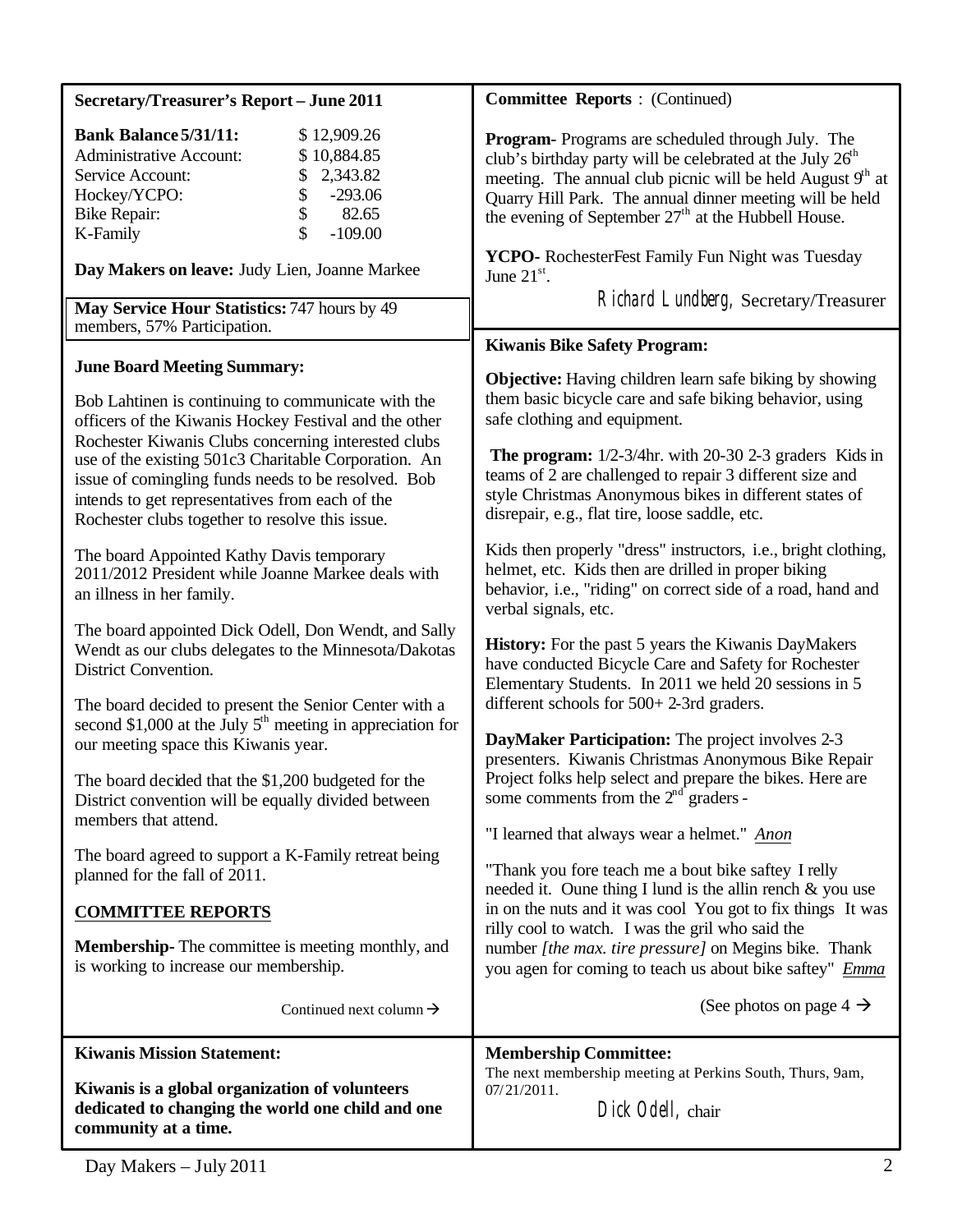### **Kwik Trip Fundraiser:**

Touch Free Automatic Car Wash Fundraiser

Do you and your friends and family wish they had a shiny clean car? Well now they can as our club is participating in a fundraiser along with Kwik Trip in selling top of the line, touch free ultimate car wash cards.

We will be selling each card for \$32.00. Each card is good for 5 washes. The regular price for the ultimate car wash is \$9.00 a wash, but when your friends buy the card it will only cost them \$6.40 per wash. Thirty-two dollars for 5 ultimate washes is CHEAP !

Our Executive Board approved this fundraiser at our last board meeting and we have purchased 20 cards so far, we can order more as needed. Our club will make a profit of \$12.00 for each card sold.

These cards will practically sell themselves. To get your cards to sell to friends and family or even to yourself, see Kathy Davis after the meetings or call 282-9604.

Kathy Davis, Operations

PS: Cards are valid at all Kwik Trip and Kwik Star Car Wash locations. This card is redeemable for car wash services and is not redeemable or refundable for cash. For balance information, refer to your last receipt. After 24 months of non-use, a monthly service fee of one wash will be deducted from the remaining balance (unless prohibited by law).

### **Day Makers Picnic:**

**Tuesday August 9** - Quarry Hill Nature Center, 5:00pm  $-6:30 / 7:00$  ish ... eat first / program following, Picnic area adjacent to parking lot (as before).

Program will be **MN Blue Bird Recovery Project** presented by Naturalist / Instructor Carrie Nelson (and Dave Moehnke).

Catered meal followed by world famous HOME MADE DESSERTS from members (?) .

Come early and enjoy a stroll around the newly enlarged pond area or explore on your own following our event.

Regards, Dave Moehnke

## **RochesterFest Button Sales: June 1 – 19th sales**

Thanks to all who bought/sold Rochesterfest buttons this year. We sold a total of 721 buttons which netted the club a profit of \$918.25.

David Arlander, Rochesterfest Buttons Sales Chair



Day Maker T-Shirt Logo worn while working at Festival



### **Playground Time:**

Take a child to the playground or baseball game…



#### **Member Comment:**

Heritage House, in Central Park, has a Special Exhibit featuring Fashion, Fabric and Photos on display all summer. The house is open Tuesday, Thursday and Sunday from 1pm to 3:30pm. Hollis Feeser